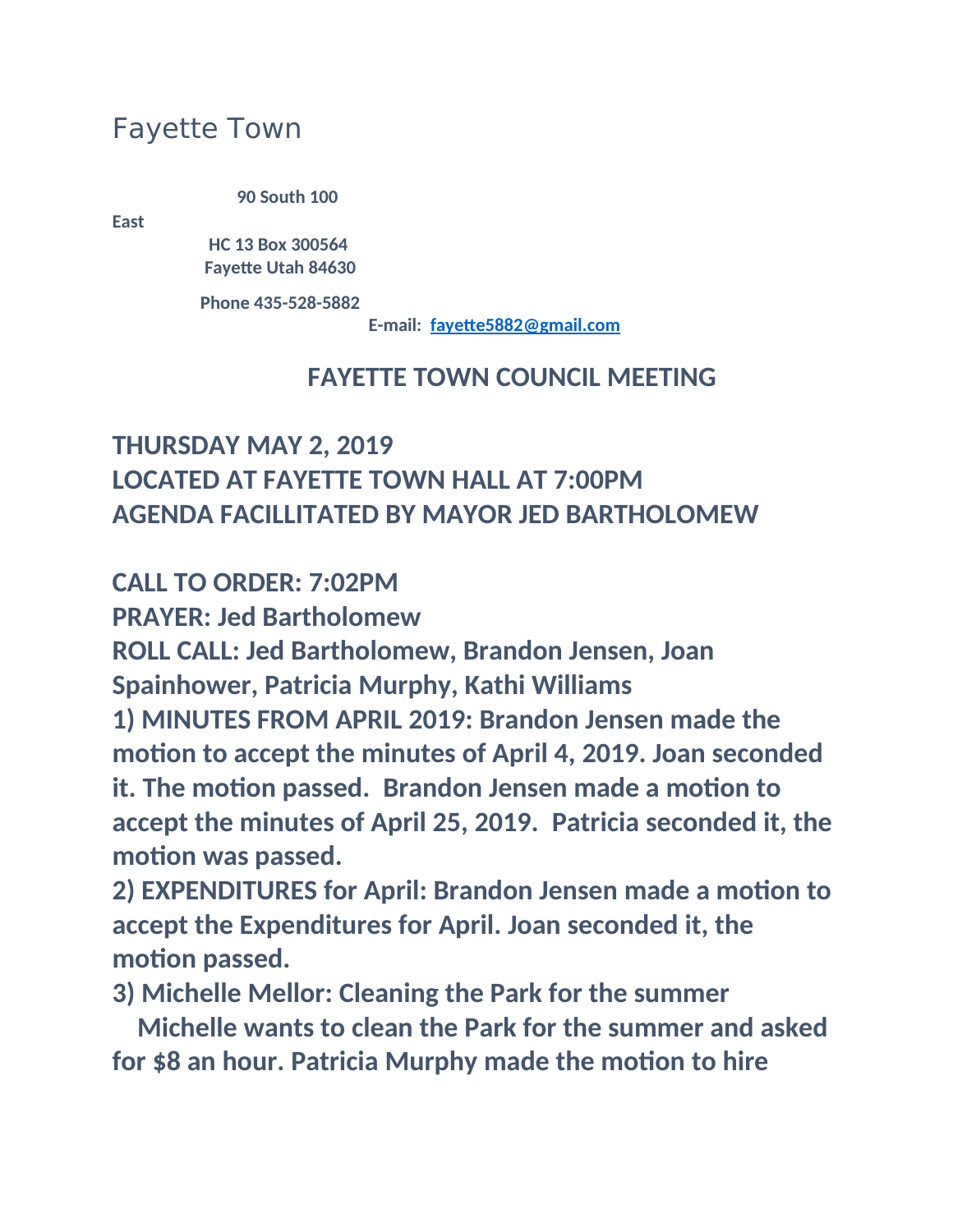**Michelle Mellor for \$8 for cleaning the park and bathroom this summer. Brandon seconded it, the motion was passed. 4) CIB: The representative from CIB didn't show up 5) Lamar Bartholomew: Talk about the Hospital Board**

 **LaMar Bartholomew reported on the Gunnison Valley Hospital. The Hospital is doing great and has been increasing it's Surgery Options with good Doctor's and Specialist's. His term will be coming to a close soon and recommends looking for 3 Person's that could fill his spot.**

**6) Ammon Sorensen: Needs to talk about his water hook-up**

 **Ammon came to talk about the decision made by the Council in January 2018. He will no longer need the Town to pay ½ the connection fee for his water. Jon Iverson has said that the Pressure is good. Also the Fire Hydrant is within boundaries of Ammon's house. Brandon Jensen made a motion to amend the agreement in January 4, 2018. Patricia seconded it, the motion was passed.**

**7) FENCE: What price?**

 **Sanpete County wants to buy the Fencing at Hermansen's. They wanted to know if we would split the price with them. \$11,000.00 would be the price they would pay and they will pick it up. Brandon Jensen made a motion to split the price with the County and sell the fencing for \$11,000.00. Joan seconded it, the motion was passed.**

**8) Needs Person to Spray Weeds this Summer: BIDS? Fertilizer? Mulch?**

 **We put out bids to spray the weeds. Pickett's came back with a bid. The Council agreed with the bid, so Bandon Jensen**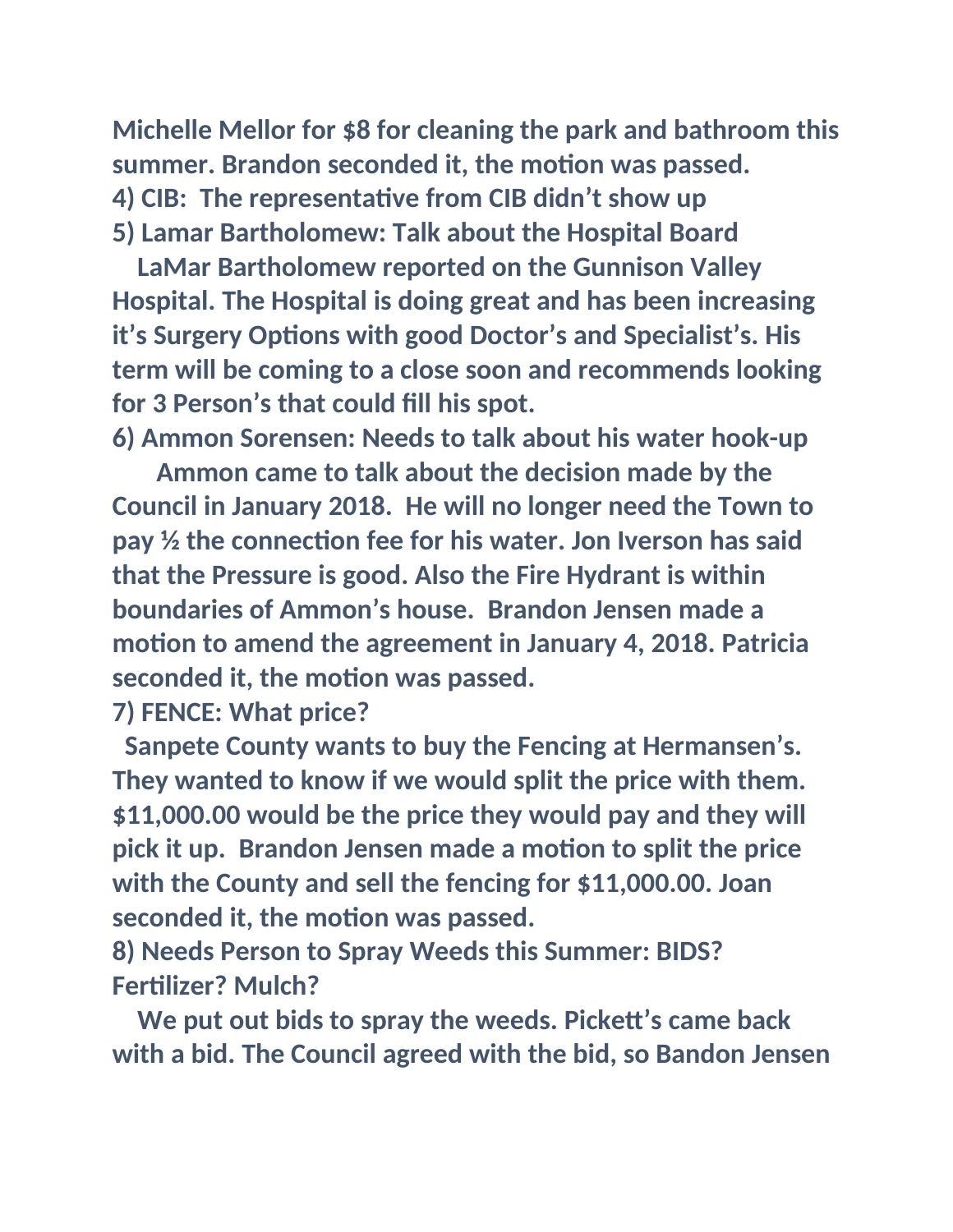**made a motion to hire Pickett's as needed to spray the weeds in Town. Patricia seconded it, the motion was passed. Nathan King reported on the Water Tanks. He said all was well and that he was going to turn in his report every month and be to the meetings to report the progress. He asked to buy a Tracer for the water and Joan offered to look into a price for it. He also talked about some weed killer that was sent to him and Joan also said she would look into the Company that sent the sample.**

### **9) Back-up for Water Handler**

 **The Council discussed hiring an extra Water Handler assistant to work with Nathan. Some names were mentioned, but nothing conclusive. So we are going to post an opening is available and see who applies.**

### **10) Increase Water Hook-up Fee**

 **In looking at the budget for the year the Council found that to hook-up for the Water Meter's has gone up in price. So they are considering raising the Water Meter Hook-up fee. Joan will get the estimate for the meter and installation and we will get back with this situation.**

**11) Water Tank on Hill: Why did we turn it down?**

 **Jed asked Why the Council turned down the addition to build another Water Tank. They told him that another tank was not necessary right now and that they need to look at in a few years down the road. We meet fire code right now and we might want to try in 2023.**

**12) Jed about signing checks:**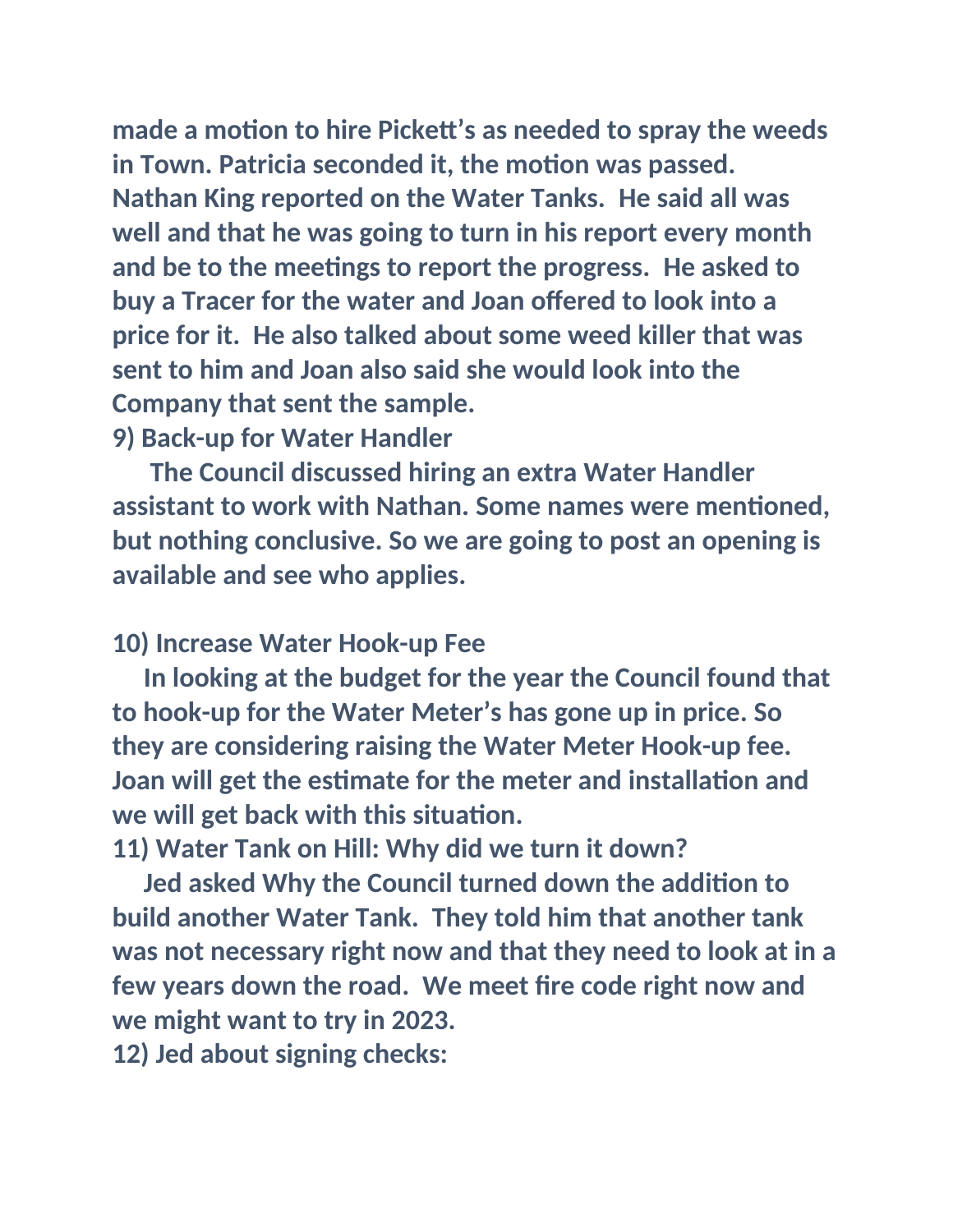**Jed brought up the situation with him signing checks and he said that in the October 2018 Town Meeting it said that "Brenda" could not sign checks, not the "Mayor". The Council said Jed could sign checks.**

**13) Talked to Lawyer: Need to get input**

 **This topic was Tabled until June**

**14) Discuss Business license's**

 **Kathi wanted to know if the Council had to OK the Business License's before we issued them a license. If it is an existing business, no Ok is necessary.**

**15) Flood Control Grant**

 **We need to hire an Engineering Firm to get the estimates for the**

**Grant. We need to put it out for Bid. Grant application needs to be filed by July 1st, 2019. Put an AD in the Paper. Brandon will write it up.**

**CITIZEN'S CONCERN'S**

**EMERGENCY SESSION (If needed)**

**TOWN COUNCIL ITEMS:**

**JED BARTHOLOMEW, MAYOR: Water, Weeds, Office, Celebration's**

 **Would someone please attend the Commissioner and Mayor's Dinner for the month of May? Brandon will attend.**

 **Rocky Mountain will redo our Town Lights for around \$9000. The lights are better and guaranteed for 19 years. We can talk more about it next meeting.**

**BRANDON JENSEN: Flags, P&Z, Park**